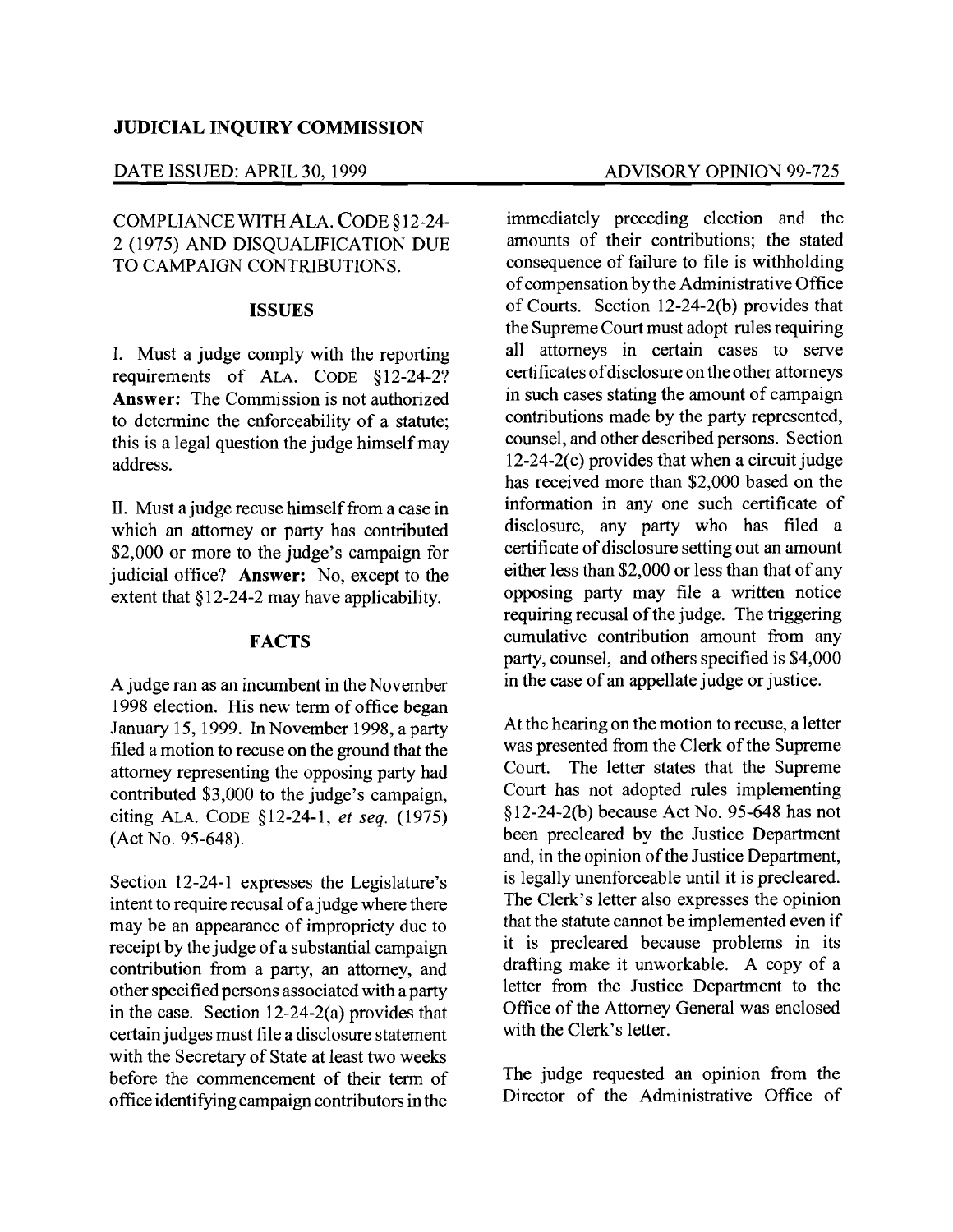Courts as to whether a) a judge must comply with the reporting requirements of §12-24- $2(a)$ , and b) a judge must recuse himself in cases in which an attorney or party has contributed \$2,000 or more to the judge's campaign. The Directorofthe Administrative Office of Courts responded that his office agreed that Act No. 95-648 is not legally enforceable until it is precleared, and that his office would not take any action for noncompliance with the statute's provisions until it is precleared.

## **DISCUSSION**

The Judicial Inquiry Commission may only provide advisory opinions as to whether specified conduct proposed by a judge might constitute a violation of the Alabama Canons ofJudicial Ethics. Therefore, the Commission cannot provide an opinion as to whether compliance with the reporting requirement in ALA. CODE §12-24-2(a) (1975) is legally required.

There is no provision in the Alabama Canons of Judicial Ethics that expressly requires<br>compliance with  $\S 12-24-2(a)$ . However, compliance with  $§12-24-2(a)$ . Canon 2A does require a judge to respect and comply with the law. Does Canon 2A require compliance with  $$12-24-2(a)?$  The Administrative Office of Courts has taken the position that Act No. 95-648 is unenforceable until it is precleared by the Justice Department, and the Director of the Administrative Office ofCourts has stated that his office will take no action for noncompliance with the Act's provisions until it is precleared. The Alabama Supreme Court likewise has declined to adopt rules implementing subsection  $2(b)$  of the Act because the Act has not been precleared.<sup>1</sup>

The Commission is not authorized to determine the validity or enforceability of Section 12-24-2, nor is it authorized to advise a judge that he is exempt from compliance with any statutory mandate, in the absence of an adjudication or other authoritative declaration of invalidity or unenforceability. In the opinion of the Commission, the enforceabilityofthis statute is a legal question which the judge himself may address.

Your second question deals with whether a judge, separate and apart from the requirements of § 12-24-2, must recuse himself from a case in which an attorney or party has contributed \$2,000 or more to the judge's campaign for judicial office. The Commission has previously opined that the

lAlabama's former Attorney General Jeff Sessions submitted the Act to the United States Department of Justice on March 14, 1996, for review, but on May 24, 1996, withdrew the submission, asserting that the Act contained no changes affecting voting subject to Section 5. The Justice Department acknowledged on July 23, 1996, the withdrawal of the submission but expressed disagreement with the Alabama Attorney General's reasoning and requested that Act No. 648 be resubmitted for review. In a letter from the Justice Department dated July 18, 1997, to Alabama's Attorney General, the view was reiterated that unless the State of Alabama receives a declaratory judgment from the United States District Court for the District of Columbia or the Attorney General interposes no objection to the specified changes, they are not legally enforceable.